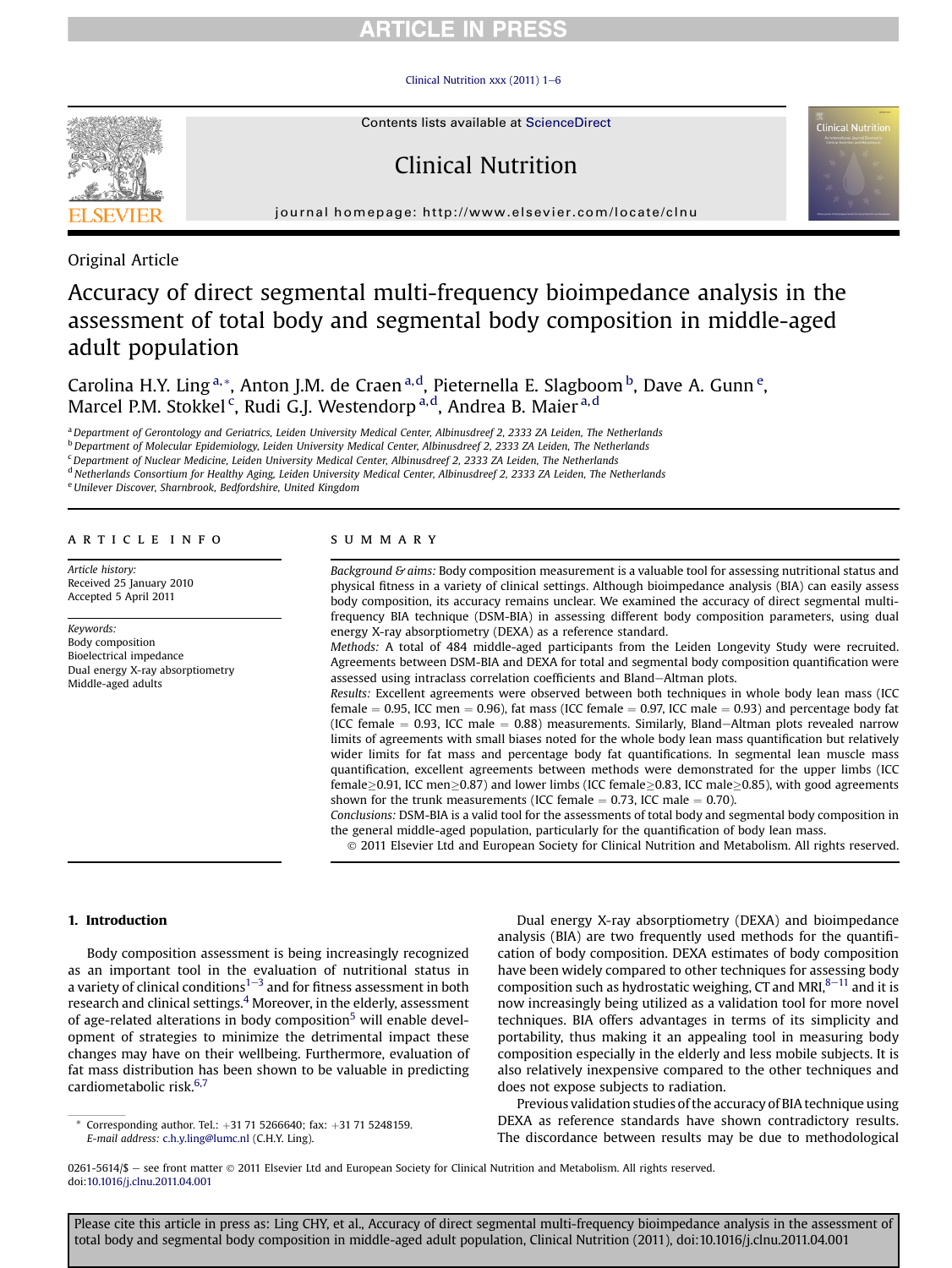differences such as the various BIA and DEXA devices used, as well as the heterogeneity in the study populations.<sup>[12](#page-4-0)–[15](#page-4-0)</sup> Of the BIA devices developed over the years, the direct segmental multi-frequency BIA (DSM-BIA) has been shown to be superior in the estimation of body composition.[14,16,17](#page-4-0) To our knowledge, the use of DSM-BIA in assessing segmental body composition in addition to total body composition in a large middle-aged general population have not been previously reported. Therefore, the aim of the present study was to examine the accuracy of DSM-BIA in the various body composition assessments in a general middle-aged population, using DEXA as the reference method.

## 2. Methods

### 2.1. Study sample

The subjects were participants in the Leiden Longevity Study, where 420 families consisting of long-lived Caucasian siblings together with their offspring and the partners of the offspring were recruited[.18,19](#page-4-0) The sample of offspring-partner in the study was representative of middle-aged Dutch population. Four hundred and eighty four of the offspring and their partners in whom body composition was measured by DSM-BIA and DEXA were included in the present study. Both investigations were done on the same day 2 h apart. There were no selection criteria on health or demographic characteristics. Information on medical history was requested from the participants' treating physicians. The Medical Ethical Committee of the Leiden University Medical Centre approved the study, and written informed consent was obtained from all subjects.

### 2.2. Body composition assessment

## 2.2.1. Direct segmental multi-frequency bioelectrical impedance analysis (DSM-BIA)

DSM-BIA was performed using the In-Body (720) body composition analyzer. This equipment has previously been shown to have high test-pretest reliability and accuracy.<sup>20</sup> Unlike conventional BIA equipment which often takes only partial measurements and therefore relies upon formulas to estimate whole body composition, the DSM-BIA technique employs the assumption that the human body is composed of 5 interconnecting cylinders and takes direct impedance measurements from the various body compartments. A tetrapolar eight-point tactile electrode system is used, which separately measures impedance of the subject's trunk, arms, and legs at six different frequencies (1 kHz, 5 kHz, 50 kHz, 250 kHz, 500 kHz, 1000 kHz) for each of the body segment. The spectrum of electrical frequencies are used to predict the intracellular water (ICW) and extracellular water (ECW) compartments of the total body water (TBW) in the various body segments. Low-level frequencies (eg,  $1-50$  kHz) rely on the conductive properties of extracellular fluid, whereas, at high-level frequencies (eg, 250 kHz), the conductive properties of both ICW and ECW are instrumental. LBM was estimated as TBW  $(ICW + ECW)/0.73$ . FM was calculated as the difference between total body weight and LBM. The machine gives immediate and extensive quantitative values of various body composition parameters. The test was carried out by trained research nurses. The In-Body (720) body composition analyzer has in-built hands and feet electrodes. Subjects wore normal indoor clothings and advised to stand barefooted in upright position with their feet on the feet electrodes on the machine platform and their arms abducted with hands gripping on to the hands electrodes on the handles. Subjects were not require to fast for the test.

## 2.2.2. Dual energy X-ray absorptiometry (DEXA)

A total body DEXA scan was performed (Hologic QDR 4500, Hologic Inc., Bedford, USA) in a standard fashion. Measurements were performed by a trained technologist with dual energy X-ray beams at 70 and 140 keV. Single rectilinear scanning mode was used on a 148  $\times$  330 pixel matrix in a 196  $\times$  80 cm window. The differential attenuation of the two energies is used to estimate the bone mineral content and the soft tissue composition. Defined regions on the arms, legs and trunk were drawn automatically by the DEXA software and then adapted manually when necessary. The regions of interest for the arms and legs were defined by cut lines positioned proximally at the coracoid process and superior iliac creast and lower ramus respectively. Subjects wore a standard light cotton shirt to minimize clothing absorption.

## 2.3. Statistical analysis

To account for the gender-related difference in body composition, data was analyzed separately for male and female. Continuous variables with Gaussian distribution are presented as mean (standard deviation). The paired Student's t-test was used to compare differences in body composition measurements between the two methods. Intraclass correlation coefficients were used to assess the relationships between whole body composition measurements and segmental lean mass measurements by DEXA and BIA. Systematic differences between LBM DEXA and LBM BIA, FM DEXA and FM BIA and %FM DEXA and %FM BIA were examined by Bland-Altman plots. As there was evidence of proportional bias for the FM and %FM measurements, Pearson's correlation was performed to quantify the bias seen in the Bland-Altman plots. To increase clinical utility, linear regression equations were formulated to correct for BIA estimations in relation to DEXA. A 2-tailed p-value of  $<$ 0.05 was considered significant. All statistical analyses were performed using SPSS for Windows (SPSS Inc, Chicago), version 16.

### 3. Results

Table 1 shows the baseline clinical characteristics and anthropometric parameters of the study population according to gender. Women were slightly younger than men and had lower prevalence

### Table 1 Subjects characteristics and anthropometric parameters according to gender.

|                                                    | Female $(N = 242)$ Male $(N = 242)$ |             |
|----------------------------------------------------|-------------------------------------|-------------|
| Age, years                                         | 61.2(6.4)                           | 63.5(6.5)   |
| Comorbidity (%)                                    | 15.9                                | 24.7        |
| Myocardial infarct <sup>a</sup>                    | 0.5                                 | 3.4         |
| Strokeb                                            | 1.5                                 | 3.9         |
| Diabetes mellitus <sup>c</sup>                     | 4.1                                 | 8.9         |
| Malignancy <sup>d</sup>                            | 9.6                                 | 7.0         |
| Chronic obstructive pulmonary disease <sup>e</sup> | 2.5                                 | 7.0         |
| Rheumatoid arthritis <sup>f</sup>                  | 0.5                                 | 0.5         |
| Anthropometric parameter                           |                                     |             |
| Height, m                                          | 1.66(0.06)                          | 1.79(0.07)  |
| Weight, <sup>g</sup> kg                            | 71.8 (12.3)                         | 84.7 (11.5) |
| BMI, $\text{kg/m}^2$                               | 26.1(4.4)                           | 26.5(3.1)   |
| BSA. $m2$                                          | 1.81(0.16)                          | 2.05(0.16)  |
| Waist-to-hip ratio                                 | 0.91(0.07)                          | 0.97(0.06)  |

Values are mean (SD) unless otherwise indicated.

BSA = body surface area.<br>
<sup>a</sup> N = 411.<br>
<sup>b</sup> N = 404.<br>
<sup>c</sup> N = 408.<br>
<sup>e</sup> N = 408.<br>
<sup>f</sup> N = 408.<br>
<sup>g</sup> weight derived from whole body mass measurement from DEXA.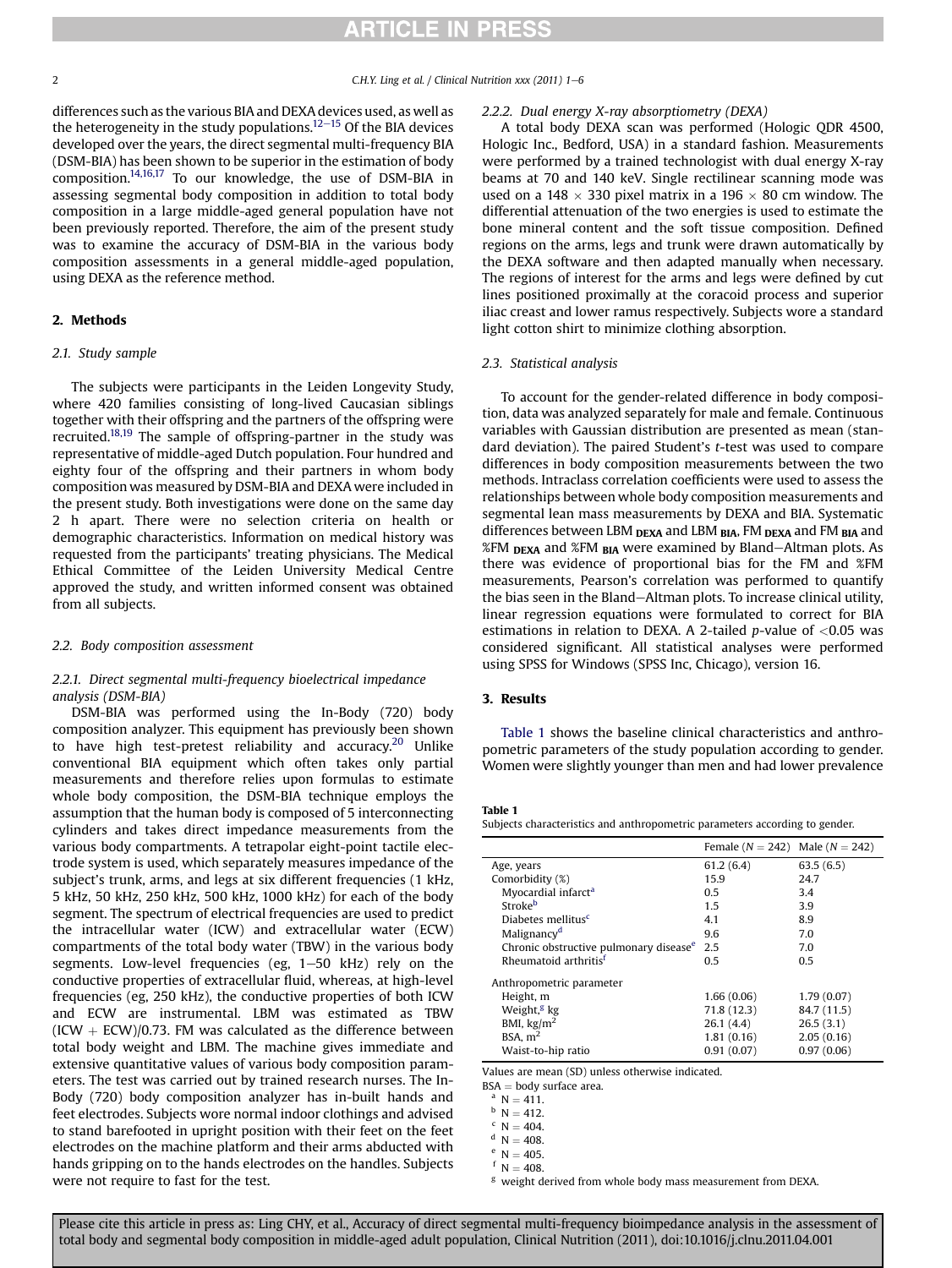of comorbidities (15.9% vs. 24.7% respectively). As expected, female subjects had smaller body surface area, but there was no significant gender difference in body mass index (BMI) ( $p = 0.508$ ).

Gender-specific body composition parameters measured by DEXA and BIA are given in Table 2. Comparison of the two methods showed excellent agreements in the measurements of LBM, FM and %FM for both genders (ICC  $\geq$  0.88, all  $p <$  0.001). Similarly, there were excellent agreements between the methods in the measurements of segmental lean mass in the limbs (ICC  $\geq$  0.83, all  $p < 0.001$ ), with good agreement seen in the measurement of truncal lean mass in both genders (ICC  $> 0.70$ ,  $p < 0.001$ ).

In addition, agreements between the two techniques were assessed using the Bland-Altman plots [\(Fig. 1\)](#page-3-0). There was a narrow limit of agreement on Bland-Altman for LBM measurement and relatively wider limits for FM and %FM measurements. There was a systematic small positive bias with an overall underestimation of LBM measurements by BIA. Proportional bias was noted for FM measurement, with underestimation by BIA at lower FM and overestimation at higher FM ( $r = -0.654$ ,  $p < 0.001$  and  $r = -0.571$ ,  $p < 0.001$  for female and male respectively). Similar bias was also noted for %FM measurement ( $r = -0.566$ ,  $p < 0.001$  and  $r = -0.557$ ,  $p < 0.001$  for female and male respectively). However, overall BIA appeared to overestimate the FM and %FM on the Bland-Altman plots. [Table 3](#page-3-0) showed that the underestimation of LBM and overestimations of FM and %FM by BIA increased with higher BMI ([Table 3](#page-3-0)). On average, BIA underestimated LBM by 1.8% and overestimated FM and %FM by 8.0% and 7.0% respectively. To increase the clinical utility, linear regression equations were formulated to correct for the under and overestimations of BIA in relation to DEXA.

$$
LBM_{DEXA}(kg) = [0.94(CI, 0.91 - 0.98) \times LBM_{BIA}(kg)] + [1.7(CI, 0.9 - 2.4) \times gender(female = 0, male = 1)] + 3.4
$$

 $R^2 = 0.951$ , Residual standard deviation = 2.42,  $p < 0.001$ .

 $FM_{DEXA}(kg) = [0.79(CI, 0.77 - 0.81) \times FM_{BIA}(kg)]$  $+[-2.1(CI, -2.5$  to  $-1.8)$  $\times$ gender(female = 0, male = 1)] + 4.3

 $R^{2} = 0.942$ , Residual standard deviation = 1.80, p < 0.001.

### 4. Discussion

The present study examined the accuracy of DSM-BIA in assessing segmental body composition in addition to the whole

Table 2

|  |  | Body composition parameters measured on DEXA and BIA according to gender. |  |  |  |  |  |  |  |  |  |  |  |
|--|--|---------------------------------------------------------------------------|--|--|--|--|--|--|--|--|--|--|--|
|--|--|---------------------------------------------------------------------------|--|--|--|--|--|--|--|--|--|--|--|

| Body composition                | Female $(N = 242)$ |                                                           | Male $(N = 242)$ |                       |            |                  |  |
|---------------------------------|--------------------|-----------------------------------------------------------|------------------|-----------------------|------------|------------------|--|
| parameter, mean (SD)            | <b>DEXA</b>        | <b>BIA</b>                                                |                  | ICC <sup>a</sup> DEXA | <b>BIA</b> | ICC <sup>a</sup> |  |
| Whole body measurement          |                    |                                                           |                  |                       |            |                  |  |
| Weight, kg                      |                    | 72.2 (12.5) 72.7 (12.6) 1.00 84.5 (10.8) 85.5 (10.9) 1.00 |                  |                       |            |                  |  |
| Lean mass, kg                   | 47.2(5.8)          | $46.5(5.2)$ 0.95 65.0 (6.8)                               |                  |                       | 63.6(7.0)  | 0.96             |  |
| Body fat, kg                    | 25.0(7.8)          | 26.2(9.5)                                                 |                  | $0.97$ 19.5 (5.9)     | 21.9(7.3)  | 0.93             |  |
| Percentage body                 | 33.9(5.5)          | 35.1(7.3)                                                 |                  | $0.93$ 22.7 (4.6)     | 25.3(6.2)  | 0.88             |  |
| fat, %                          |                    |                                                           |                  |                       |            |                  |  |
| Segmental lean mass measurement |                    |                                                           |                  |                       |            |                  |  |
| Right arm, kg                   | 2.5(0.4)           | 2.5(0.4)                                                  | 0.93             | 4.0(0.6)              | 3.8(0.5)   | 0.87             |  |
| Left arm, kg                    | 2.3(0.4)           | 2.4(0.4)                                                  | 0.91             | 3.8(0.5)              | 3.7(0.5)   | 0.92             |  |
| Trunk, kg                       | 24.1(3.0)          | 21.3(2.5)                                                 |                  | $0.73$ 32.5 (3.5)     | 28.8(3.1)  | 0.69             |  |
| Right leg, kg                   | 7.6(1.1)           | 7.0(0.9)                                                  |                  | $0.83$ 10.4 (1.3)     | 9.8(1.2)   | 0.85             |  |
| Left leg, kg                    | 7.4(1.1)           | 7.0(0.9)                                                  |                  | $0.86$ 10.2 (1.3)     | 9.7(1.2)   | 0.85             |  |

<sup>a</sup> intraclass correlation coefficient, all  $p < 0.001$ .

body composition in a large representative sample of middle-aged Dutch population, using DEXA as a reference standard. We showed excellent agreements between the two methods for the estimation of LBM, FM and %FM in both genders. There were also significant, albeit slightly lower agreements between the techniques in segmental lean mass measurements.

Body composition is an important indicator of health and physical fitness. The accurate measurements of body composition is crucial for the assessment of nutritional status in various clinical circumstances, and this in turn has important prognostic value for survival. $1-3,21$  $1-3,21$  Although hydrostatic weighing has generally been considered as a reference standard for body composition studies, the need for subjects to be submerged in water makes its routine clinical use impractical. Newer imaging techniques such as magnetic resonance imaging (MRI) and computerized tomography (CT) have replaced hydrostatic weighing as "gold standards" for quantifying whole body and regional muscle and fat mass, but their applications are limited by cost, availability of instruments and the need for highly trained technicians. Furthermore, acquisition of whole body MRI is time consuming and total body composition estimates are often extrapolated from single-slice or multiple-slice acquisitions over selected regions of the body to save scanning and analysis time but at the cost of accuracy. $22$ Moreover, CT imaging has the drawback of exposing subjects to radiation.

DEXA and BIA are two additional techniques which are increasing being utilized in body composition analyses. DEXA exposes subjects to significantly less radiation compared to CT scan and it allows concurrent quantifications of soft tissue body composition and bone mineral content, making it widely applicable clinically. The DEXA technique has been validated against various reference standards and is generally accepted as being an accurate and precise technique in assessing body composition. $8-11$  $8-11$  $8-11$ However, the routine clinical use of DEXA is limited by the relatively high cost of the equipment. Furthermore, subjects must remain motionless during the procedure which may be burdensome and uncomfortable for some patients. Another technology which has applications in the various fields of medicine including body composition analyses is the bioimpedance method. BIA has the advantages of being non-invasive, simple and easily accessible. However, the accuracy of this technique remains controversial. In recent years, DSM-BIA has been made available and shown to have better accuracy compared to other BIA devices.[14,16,17](#page-4-0) Despite its enhanced accuracy, previous body composition studies utilizing this technique had reported mixed results, especially in the estimations of percentage fat mass when validated against DEXA. $12-15$  $12-15$ 

We found in our study that the DSM-BIA underestimated LBM and overestimated FM and %FM relative to DEXA. The underestimation of LBM and overestimation of FM and %FM appeared to increase with increasing BMI. There was a narrow limit of agreement on Bland-Altman for the LBM measurement, but relatively wider limits of agreements for FM and %FM measurements. This suggests that some caution be used when measuring FM by BIA, especially in those with extreme body fat composition. In such circumstances, BIA measurements may need to be complimented by another method of assessment if clinically doubtful. Nevertheless, the overall overestimations of FM by BIA were probably clinically less detrimental than if the biases were in the opposite direction. Furthermore, regression equations for the BIA-derived body composition estimates were generated in order to give an even more comparable data to DEXA. Comparison of our results with other studies is difficult due to the different BIA devices used. Moreover, the sample sizes in previous studies were relatively small compared to the present study.<sup>[13,15,23](#page-4-0)</sup>

Please cite this article in press as: Ling CHY, et al., Accuracy of direct segmental multi-frequency bioimpedance analysis in the assessment of total body and segmental body composition in middle-aged adult population, Clinical Nutrition (2011), doi:10.1016/j.clnu.2011.04.001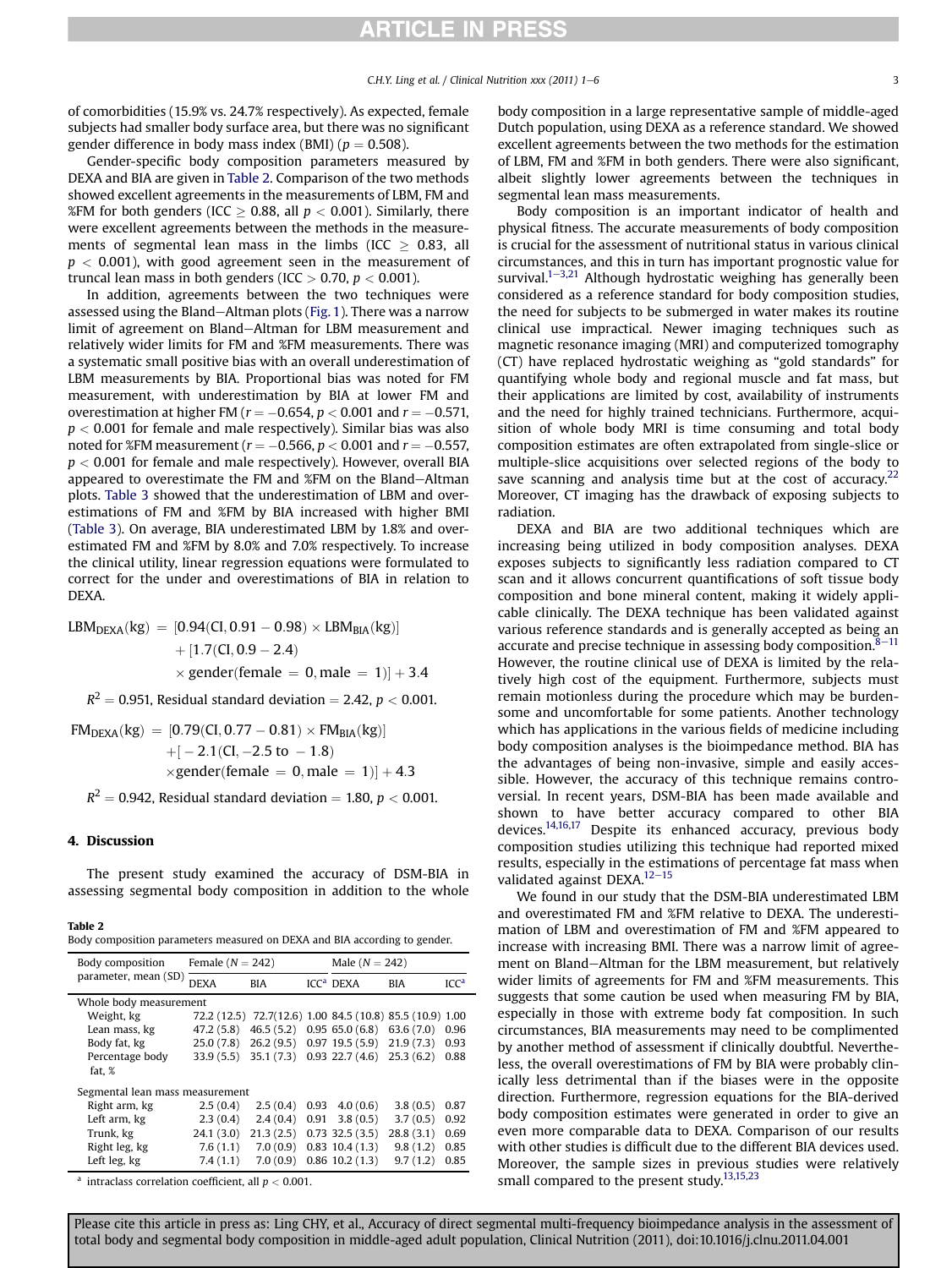<span id="page-3-0"></span>4 C.H.Y. Ling et al. / Clinical Nutrition xxx (2011) 1-6



Fig. 1. Bland-Altman plots showing the difference vs. mean value of (i) whole body lean mass, (ii) whole body fat and (iii) whole body fat percentage measured on DEXA and BIA for both genders. The solid line represents the mean and the broken line the  $\pm 2$  SD.

#### Table 3

Body composition parameters measured on DEXA and BIA according to BMI.

| Whole body composition parameter,<br>mean(SD) | Normal<br>$N = 168$<br>$(BMI 18.5 - 24.9)$ |              | Overweight<br>$N = 246$<br>$(BMI 25.0 - 29.9)$ |               |               | Obese<br>$N = 67$<br>(BMI > 30) |               |               |                  |
|-----------------------------------------------|--------------------------------------------|--------------|------------------------------------------------|---------------|---------------|---------------------------------|---------------|---------------|------------------|
|                                               | <b>DEXA</b>                                | <b>BIA</b>   | ICC <sup>a</sup>                               | <b>DEXA</b>   | <b>BIA</b>    | ICC <sup>a</sup>                | <b>DEXA</b>   | BIA           | ICC <sup>a</sup> |
| Lean mass, kg                                 | 51.25 (9.57)                               | 51.45 (9.64) | 0.99                                           | 58.21 (10.30) | 56.97 (10.20) | 0.99                            | 61.55 (10.94) | 57.48 (11.24) | 0.96             |
| Body fat, kg                                  | 17.04 (4.14)                               | 17.49 (4.34) | 0.95                                           | 22.69 (4.74)  | 24.67 (4.71)  | 0.90                            | 34.16 (7.58)  | 39.16 (8.55)  | 0.89             |
| Percentage body fat, %                        | 25.32 (6.61)                               | 25.70 (6.73) | 0.96                                           | 28.43 (6.88)  | 30.58 (6.67)  | 0.94                            | 35.81 (7.04)  | 40.66 (7.65)  | 0.87             |

 $^{\rm a}$  intraclass correlation coefficient, all  $p < 0.001.$ 

Please cite this article in press as: Ling CHY, et al., Accuracy of direct segmental multi-frequency bioimpedance analysis in the assessment of total body and segmental body composition in middle-aged adult population, Clinical Nutrition (2011), doi:10.1016/j.clnu.2011.04.001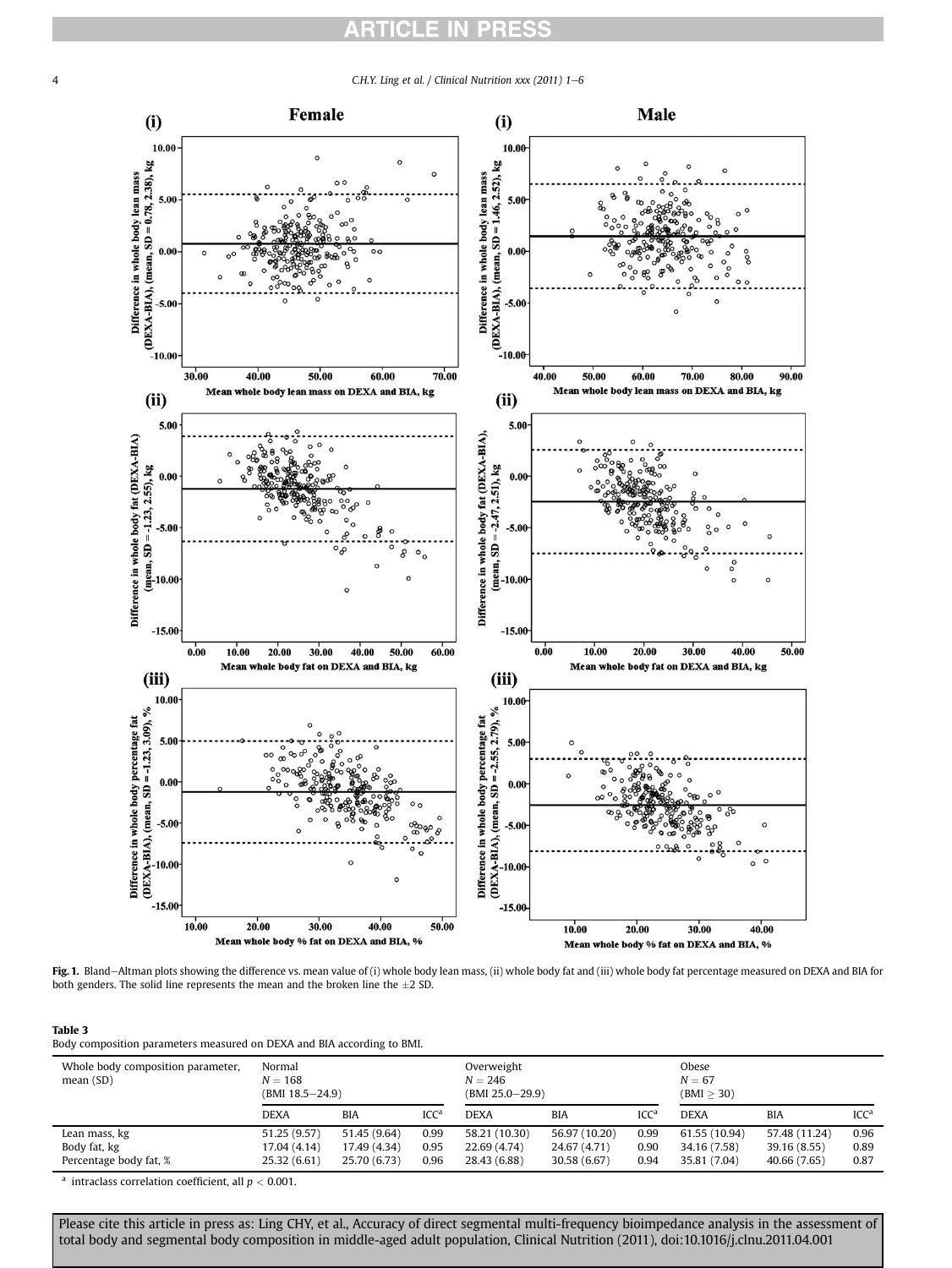### $C.H.Y.$  Ling et al. / Clinical Nutrition  $xxx(2011)$   $1-6$  5

<span id="page-4-0"></span>Despite our finding of a slightly lower agreement between DSM-BIA and DEXA in segmental body composition measurements, several previous studies have shown the usefulness of the segmental BIA technique, especially for the assessment of fluid subcompartments such as in patients with abnormal fluid distribution.24,25 Furthermore, the additional information obtained from segmental measurements has been shown to improve prediction of whole body components in certain conditions such as in malnourished subjects.<sup>26</sup>

It is important to highlight that various BIA machines are supplied with proprietary prediction equations for the estimations of different body composition parameters. The details of these equations, as well as the raw measurement values generated by the BIA machine are generally unavailable to the users. As these equations are formulated on population-specific data, they may contribute to error in body composition measurements in different populations. Therefore, care needs to be taken in the selection of prediction equations to ensure that they are applicable to the characteristics of the subjects under study. Another limitation of the study is the use of DEXA as reference method for the BIA device. Although DEXA has been found to compare well with other reference standards, different densitometers and software versions have been shown to give different estimates of body composition. $27-29$  $27-29$  $27-29$ Furthermore, the present study comprised of a moderately small proportion of participants who were underweight or severely obese. Additionally, the hydration status of study subjects was not determined prior to the body composition assessment. Therefore, the results of this study may not be generalizable to other adult populations with extreme body weight and abnormal hydration status. Another limitation of BIA is that it cannot be performed in subjects with implanted electronic devices, metallic prostheses or missing limbs. None of our study subjects have the aforementioned contraindications.

In conclusion, this study shows DSM-BIA to be a valid tool for the assessment of whole body composition and segmental lean mass measurements in middle-aged population when validated against DEXA. Our findings are consistent with previous body composition studies which also showed good correlation between BIA technique and other reference standards such as MRI, total body potassium and isotope dilution techniques. $30-31$  $30-31$  Future research should aim at determining the usefulness of DSM-BIA in clinical practice and to include subjects with altered body geometry or fluid compartmentalization.

### Conflict of interest

This study was supported by the Netherlands Genomics Initiative/Netherlands Organization for scientific research (NGI/NWO; 05040202 and 050-060-810 NCHA) and the seventh framework programme MYOAGE (HEALTH-2007-2.4.5-10). None of the authors had conflict of interest.

#### Statement of authorship

CHYLing conducted a literature search, analysed the data, interpreted the data and results and wrote the manuscript. AJM de Craen and AB Maier contributed to the study design, collection of data and critically reviewed and contributed to the final draft. PE Slagboom and RGJ Westendorp contributed to the study design and provided significant advice and consultation. DA Gunn contributed to the study design and critically reviewed and contributed to the final draft. MPM Stokkel contributed to the collection of data and critically reviewed and contributed to the final draft. All authors read and approved the final manuscript.

#### References

- 1. Dumler F, Kilates C. Nutritional status assessment and body composition analysis in pre-end stage renal disease patients. Miner Electrolyte Metab 1999:25:397-9.
- 2. Nakao T, Kanazawa Y, Nagaoka Y, Iwasawa H, Uchinaga A, Matsumoto H, et al. Body protein index based on bioelectrical impedance analysis is a useful new marker assessing nutritional status: applications to patients with chronic renal failure on maintenance dialysis. Contrib Nephrol 2007;155:18-28.
- 3. Royall D, Greenberg GR, Allard JP, Baker JP, Jeejeebhoy KN. Total enteral nutritionsupport improves body composition of patients with Active Crohn's disease. J Parenter Enteral Nutr 1995;19:95-9.
- 4. Mattila VM, Tallroth K, Marttinen M, Pihlajamaki H. Physical fitness and performance. Body composition by DEXA and its association with physical fitness in 140 conscripts. Med Sci Sports Exerc 2007;39:2242-7.
- 5. Gillette-Guyonnet S, Vellas B. Body composition and age-related diseases. Mech Ageing Dev 2003:124:247-8.
- 6. Pou KM, Massaro JM, Hoffmann U, Lieb K, Vasan RS, O'Donnell CJ, et al. Patterns of abdominal fat distribution: the Framingham heart study. Diabetes Care  $2009:32:481-5$
- 7. Gavi S, Feiner JJ, Melendez MM, Mynarcik DC, Gelato MC, McNurlan MA. Limb fat to trunk fat ratio in elderly persons is a strong determinant of insulin resistance andadiponectin levels. J Gerontol A Biol Sci Med Sci 2007;62:  $997 - 1001$ .
- 8. Prior BM, Cureton KJ, Modlesky CM, Evans EM, Sloniger MA, Saunders M, et al. In vivo validation of whole body composition estimates from dual-energy X-ray absorptiometry. J Appl Physiol 1997;83:623-30.
- 9. Salamone LM, Fuerst T, Visser M, Kern M, Lang T, Dockrell M, et al. Measurement of fat mass using DEXA: a validation study in elderly adults. J Appl Physiol 2000;89:345-52.
- 10. Park YW, Heymsfield SB, Gallagher D. Are dual-energy X-ray absorptiometry regional estimates associated with visceral adipose tissue mass? Int J Obes Relat Metab Disord 2002;26:978-83.
- 11. Andreoli A, Scalzo G, Masala S, Tarantino U, Guglielmi G. Body composition assessment by dual-energy X-ray absorptiometry (DXA). Radiol Med 2009;114:286-300.
- 12. Erselcan T, Candan F, Saruhan S, Ayca T. Comparison of body composition analysis methods in clinical routine. Ann Nutr Metab  $2000; 5-6:243-8$ .
- 13. Volgyi E, Tylavsky FA, Lyytikainen A, Suominen H, Alen M, Cheng S. Assessing body composition with DXA and bioimpedance: effects of obesity, physical activities and age. Obes (Silver Spring) 2008;16:700-5.
- 14. Shafer KJ, Siders WA, Johnson LK, Lukaski HC. Validity of segmental multiple- frequency bioelectrical impedance analysis to estimate body composition of adults across a range of body mass indexes. Nutrition 2009;  $25:25 - 32.$
- 15. Bolanowski M, Nilsson BE. Assessment of human body composition using dualenergy x-ray absorptiometry and bioelectrical impedance analysis. Med Sci Monit 2001;7:1029-33.
- Malavolti M, Mussi C, Poli M, Fantuzzi AL, Salvioli G, Battistini N, et al. Cross-calibration of eight-polar bioelectrical impedance analysis versus dual-energy X- ray absorptiometry for the assessment of total and appendicular body composition in healthy subjects aged 21-82 years. Ann Hum Biol  $2003;30:380 - 91.$
- 17. Bedogni G, Malavolti M, Severi S, Poli M, Mussi C, Fantuzzi AL, et al. Accuracy of an eight-point tactile-electrode impedance method in the assessment of total body water. Eur J Clin Nutr 2002; $56:1143-8$ .
- 18. Schoenmaker M, de Craen AJ, de Meijer PH, Beekman M, Blauw GJ, Slagboom PE, et al. Evidence of genetic enrichment for exceptional survival using a family approach: the Leiden longevity study. Eur J Hum Genet 2006;14:  $79 - 84.$
- 19. Westendorp RG, van Heemst D, Rozing MP, Frolich M, Mooijaart SP, Blauw GJ, et al. Nonagenarian siblings and their offspring display lower risk of mortality and morbidity than sporadic nonagenarians: the Leiden longevity study. J Am Geriatr Soc 2009:57:1634-7.
- 20. Gibson AL, Holmes JC, Desautels RL, Edmonds LB, Nuudi L. Ability of new octapolar bioimpedance spectroscopy analyzers to predict 4-componentmodel percentage body fat in hispanic, black, and white adults. Am J Clin Nutr  $2008.87.332 - 8$
- 21. Faisy C, Rabbat A, Kouchakji B, Laaban JP. Bioelectrical impedance analysis in estimating nutritional status and outcome of patients with chronic obstructive pulmonary disease and acute respiratory failure. Intensive Care Med 2000;26:  $518 - 25.$
- 22. Abate N, Garg A, Coleman R, Grundy SM, Peshock RM. Prediction of total subcutaneous abdominal, intraperitoneal, and retroperitoneal adipose tissue masses in men by a single axial magnetic resonance imaging slice. Am J Clin Nutr  $1997:65:403-8$ .
- 23. Tengvall M, Ellegord L, Malmros V, Bosaeus N, Lissner L, Bosaeus I. Body composition in the elderly: reference values and bioelectrical impedance spectroscopy to predict total body skeletal muscle mass. Clin Nutr 2009; $28:52-8$ .
- 24. Nescolarde L, García-González MA, Rosell-Ferrer J, Doñate T, Querfeld U. Thoracic versus whole body bioimpedance measurements: the relation to hydration status and hypertension in peritoneal dialysis patients. Physiol Meas 2006;27:961-71.